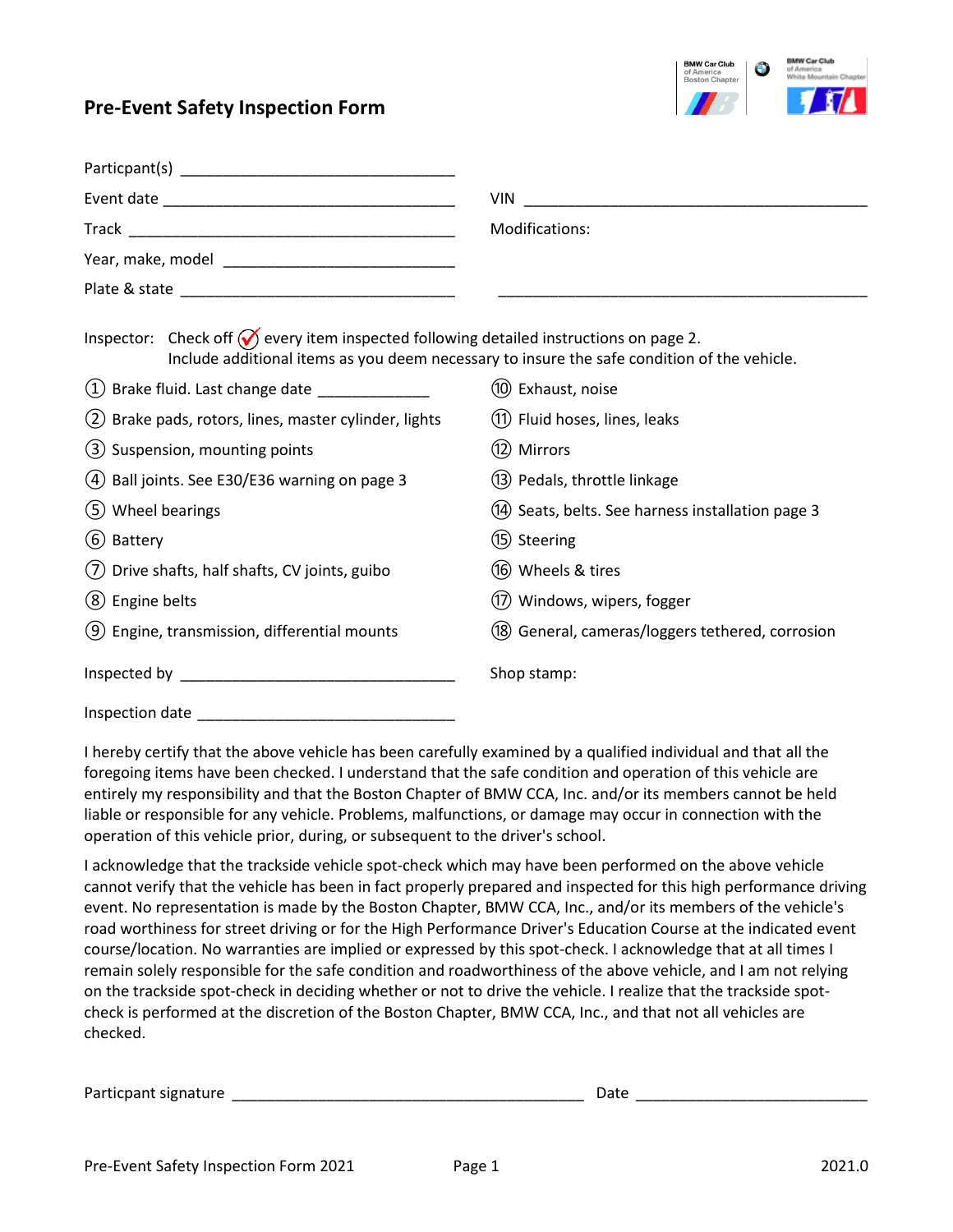## **INSPECTION INSTRUCTIONS**

① **Brake fluid**. Must have adequate level and not be discolored or obviously old. **Bleed** brakes. Fluid must be **flushed within the last 6 months**, including new vehicles regardless of date of manufacture. Remove old fluid from reservoir before flushing with new. Brake fluid moisture may be **tested on-site** and must not exceed **2%**.

② **Brake pads** must have sufficient lining thickness. **Hoses and lines** must not be cut, abraded or cracked. **Rotors and drums** must not be worn beyond statutory requirements or manufacturer recommendations. **Master cylinder** must not exhibit bleed-down when under steady pedal pressure. **Brake equalization** must be checked via road test. All brake **lights** must function. Brake **dust shields** must be removed.

③ **Suspension** must be secure and in sound condition. **Mounting points** must be secure and not cracked or unsound. No excessive side-to-side height variation. Shocks absorbers must provide adequate damping and be securely mounted.

④ **Ball joints** must not exhibit any play when compressed with large slip-lock pliers.

⑤ **Wheel bearings** must be properly adjusted and not exhibit looseness. No lube leakage on brake linings.

⑥ **Battery**. Must be **securely mounted** and have no fluid leaks or corroded mountings.

⑦ **Drive and half shafts universal or CV joints** must not be excessively loose or leak lubricant. Drive shaft **guibo coupling** (flex disc) must be in good condition without cracks or deterioration. Drive shaft **center support bearing** must not have excessive looseness of it mounting.

⑧ **Engine belts** must be in sound condition and properly tensioned.

⑨ **Engine, transmission, differential mounts** must be secure and must not exhibit signs of deterioration or permit excessive motion.

⑩ **Exhaust** must be securely mounted and in good condition. This is a muffled event and requires street legal **sound levels**. If the vehicle is deemed to be too loud by Boston Chapter tech or track personnel, you will not be allowed on the track. Sound levels vary by track; consult the day-of-event information.

⑪ **Power steering, fuel, oil, and coolant lines** must be in good condition and not exhibit cracks, swelling or deterioration. Vehicles with potentially dangerous hoses will not be allowed. No power steering, coolant, or fuel leaks. Coolant level adequate. No excessive oil leaks.

⑫ **Mirrors** must be securely mounted. An inside rearview mirror is required; side mirrors are recommended.

⑬ **Pedals** must be securely mounted, exhibit free return and have securely mounted pads in sound condition. No excessive brake pedal travel. **Throttle linkage** must have free return (no binding) throughout entire travel.

⑭ **Seats** must be in sound condition, securely mounted and of equivalent **restraint**. **Seatbelts** must be in sound condition, securely and properly mounted, of equal restraint and have metal-to-metal buckles. **Equivalent restraint** means of the same type for both driver and passenger. **Harnesses** must be installed according to SFI/FIA specifications without modification and must not be faded, frayed, damaged, or significant worn (regardless of age), or routed around seat backs or over seat bottoms. Aftermarket belts and seat mounting may be closely inspected at the event. **See page 3**.

⑮ **Steering** must not exhibit looseness, play or binding throughout range of travel. Steering box mounting must be secure. Power assist fluid must be adequate.

⑯ **Wheels** must not be cracked or bent. Lug bolts must be properly torqued and must be re-checked immediately before and during the event. **Tires** must not be cracked, blistered, or show cord. **No plugs**. No sideto-side tire size stagger. Inflate to proper pressure. Tread depth must be adequate for wet driving.

⑰ **Windows** must be secure and in sound condition and not excessively tinted. **Wipers** must function and be in sound condition. A working **defogger** will be required in wet conditions.

⑱ **General, cameras/loggers tethered, corrosion**. No excessive body or chassis corrosion. No loose parts. All cameras, data loggers, etc that are temporarily mounted inside the car must be tethered.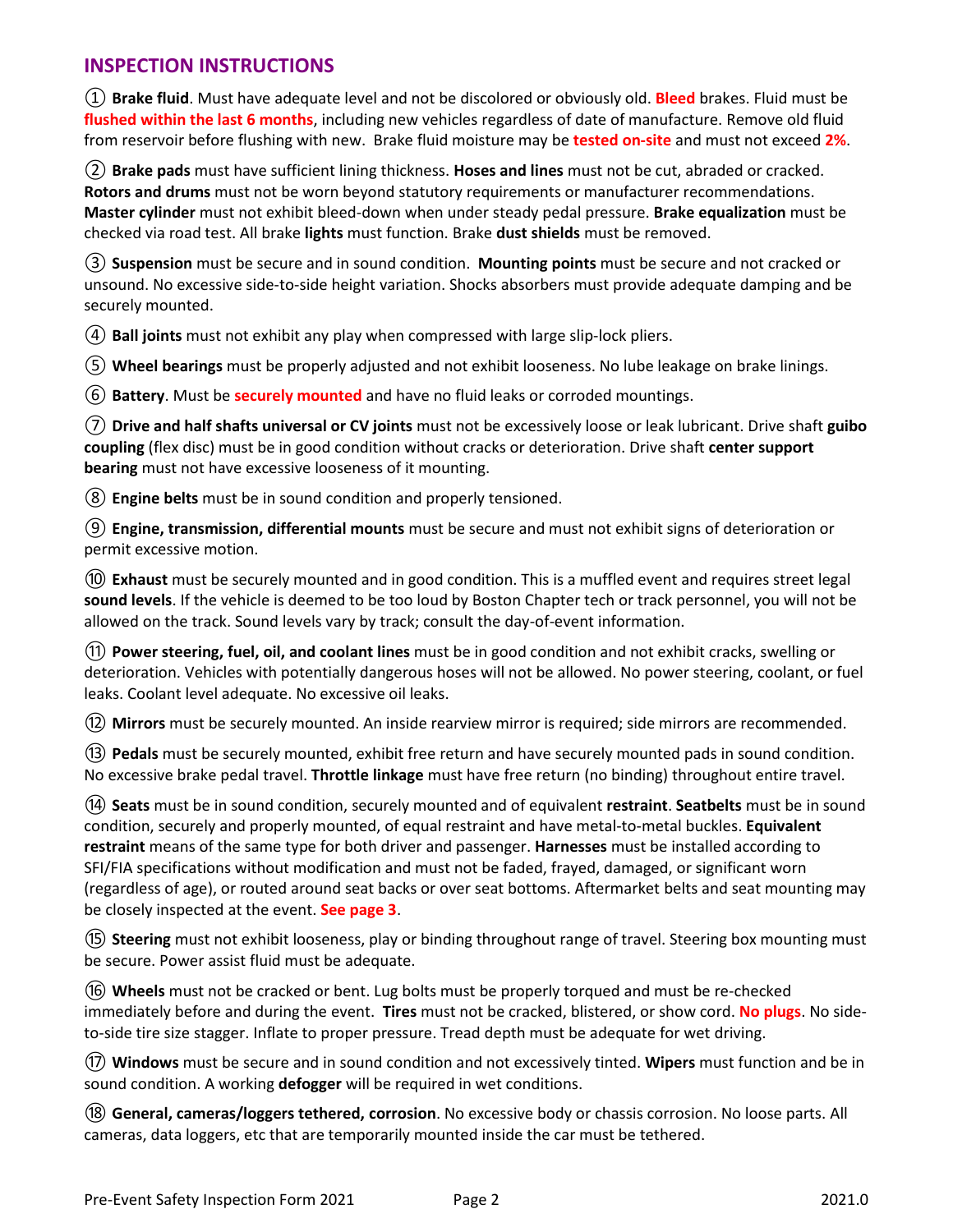## **AFTERMARKET HARNESS INSTALLATION TIPS**

Harnesses are not required. Stock seats and seat belts are adequate. All aftermarket harnesses must be installed by a qualified individual in accordance with manufacturer and SFI/FIA specifications. Restraint for the passenger must be equivalent to that for the driver.

4-point Schroth belts with anti-submarine (ASM) are accepted; other 4-point belts are accepted at the discretion of the instructor.

5+ point belts are accepted with proper mounting. 6+-point belts are preferred.

 $(1)$  Harnesses using 3-bar buckles must be doubled back as shown.

Ensure that slot #2 has three thicknesses of webbing. **Otherwise it will fail under load.**

② Install the 3-bar buckle as close as possible to the roll bar tube or mounting tab.

③ Fixing points must be either stock or backed by a steel plate on the outside of the car.

 $(4)$  Shoulder harness should be horizontal, or no more than 20 $^{\circ}$  below horizontal, unless otherwise approved by the manufacturer.

 $(5)$  Do not mount any anti-submarine belt around the front of the seat, but rather down through an approved opening in the seat bottom.



⑥ Do not route shoulder harnesses around the outside of integrated headrests. They can slide off the shoulders.

⑦ Mounting points must be free to rotate or oriented in line with load.

**Convertibles** - Not withstanding the rules for Convertibles in our chapter procedures, Any convertible running 'open' MUST have arm restraints in addition to the harness requirements mentioned above.

If you are unsure if your harnesses and/or seats are installed properly, contact the event chair prior to the event to have your installation inspected by the Boston Chapter. Aftermarket harnesses may be closely inspected at the track and improper installation must be remedied before the vehicle will be allowed.

## **E30 AND E36 BALL JOINT WARNING**

E30/E36 ball joint may be prone to failure, particularly when used more than 20 days on dry pavement with Rcompound tires. Absolutely no play should be felt when compressed with large pliers. We recommend preventative replacement of the control arms.

## **COMMON ISSUES**

### **Common reasons to fail the at-track inspection:**

- Didn't get car inspected before event
- **Brake fluid contains excessive moisture**
- **Loose wheel bearing**
- **Loose ball joint**
- **Loose battery**
- **Improperly installed harness belts**
- Seat and harnesses not compatible
	- Restraint not equivalent

### **Typical day-ending mechanical failures:**

- Boiled brake fluid
- Consumed all brake pad material
- Corded a tire
- **Broken engine belt**
- Cooling Issues Water pump failure, thermostat stuck, hose burst, radiator broken (especially at plastic seams)
- Power Steering fluid leak, often caused by worn engine mounts.